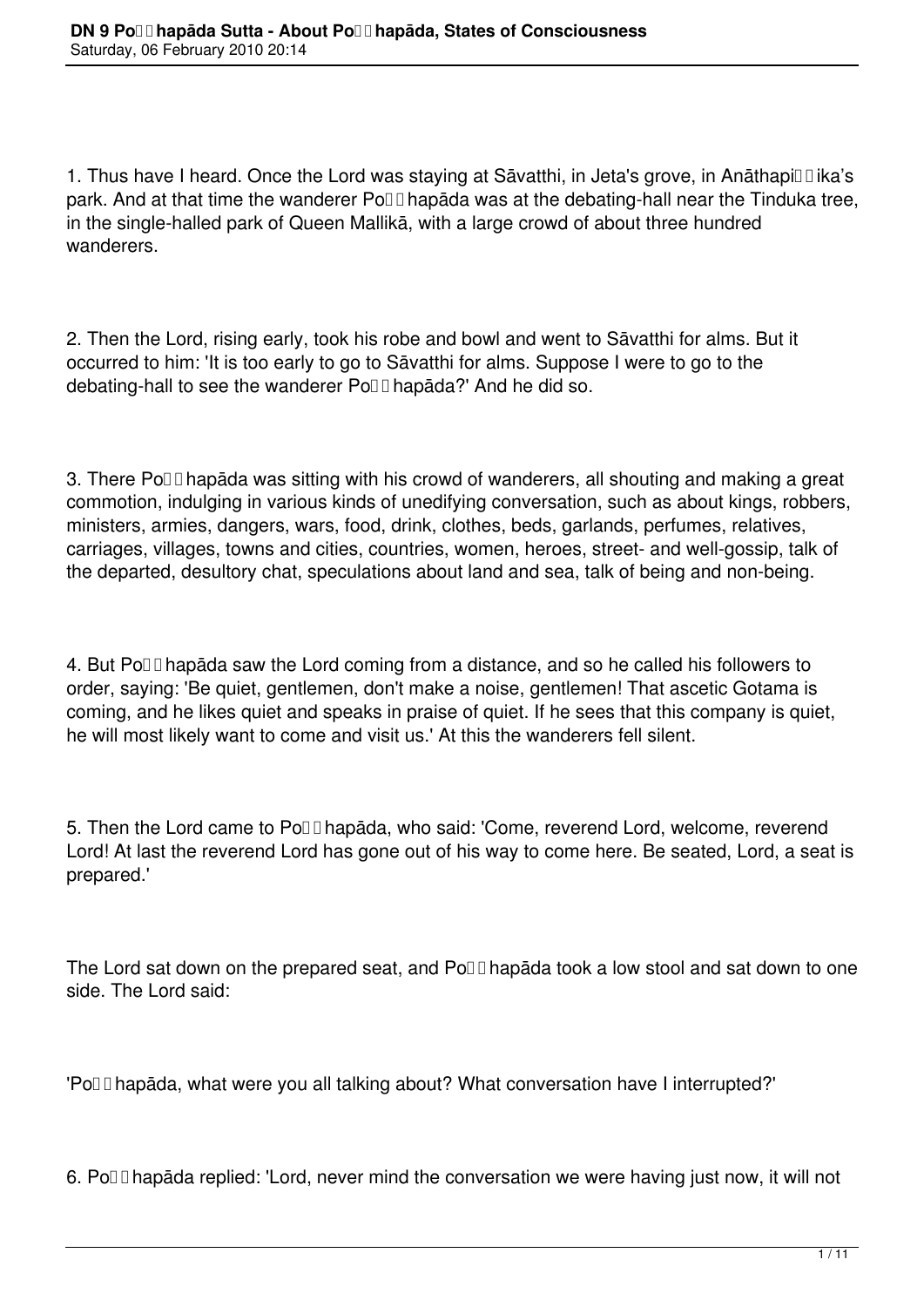be difficult for the Lord to hear about that later. In the past few days, Lord, the discussion among the ascetics and Brahmins of various schools, sit-ting together and meeting in the debating-hall, has concerned the higher extinction of consciousness, and how this takes place. Some said: "One's perceptions arise and cease without cause or condition. When they arise, one is conscious when they cease, then one is unconscious." That is how they explained it. But somebody else said: "No, that is not how it is. Perceptions are a person's self, which comes and goes. When it comes, one is conscious, when it goes, one is unconscious." Another said: "That is not how it is. There are ascetics and Brahmins of great powers, of great influence. They draw down consciousness into a man and withdraw it. When they draw it down into him, he is conscious, when they withdraw it, he is unconscious." And another said: "No, that is not how it is. There are deities of great powers, of great influence. They draw down consciousness into a man and withdraw it. When they draw it down into him, he is conscious, when they withdraw it, he is unconscious." It was in this connection that I thought of the Lord: "Ah, surely, the Blessed Lord, the Well-Farer, he is supremely skilled about these matters! The Blessed Lord well understands the higher extinction of consciousness." What then, Lord, is this higher extinction of consciousness?'

7. In this matter, Po<sub>[[]</sub> hapāda, those ascetics and Brahmins who say one's perceptions arise and cease without cause or condition are totally wrong. Why is that? One's perceptions arise and cease owing to a cause and conditions. Some perceptions arise through training, and some pass away through training.' 'What is this training?', the Lord said. ' Po<sub>n</sub> hapāda, a Tathāgata arises in this world an Arahant, fully- enlightened Buddha, endowed with wisdom and conduct, Well-Farer, Knower of the worlds, incomparable Trainer of men to be tamed, Teacher of gods and humans, enlightened and blessed. He, having realized it by his own super-know-ledge, proclaims this world with its devas, māras and Brahmās, its princes and people. He preaches the Dhamma which is lovely in its beginning, lovely in its middle, lovely in its ending, in the spirit and in the letter, and displays the fully- perfected and purified holy life. A disciple goes forth and practices the moralities *( Sutta 2, verses 41—62).* That for him is morality.

8. 'And then, Po<sub>[[]</sub> hapada, that monk who is perfected in morality sees no danger from any side... (as *Sutta 2, verse* 63). In this way he is perfected in morality.

9—10. *He guards the sense-doors, etc. (Sutta 2, verses 64—75).* Having reached the first jhāna, he remains in it. And whatever sensations of lust that he previously had disappear. At that time there is present a true but subtle perception of delight and happiness, born of detachment, and he be-comes one who is conscious of this delight and happiness. In this way some perceptions arise through training, and some pass away through training. And this is that training', said the Lord.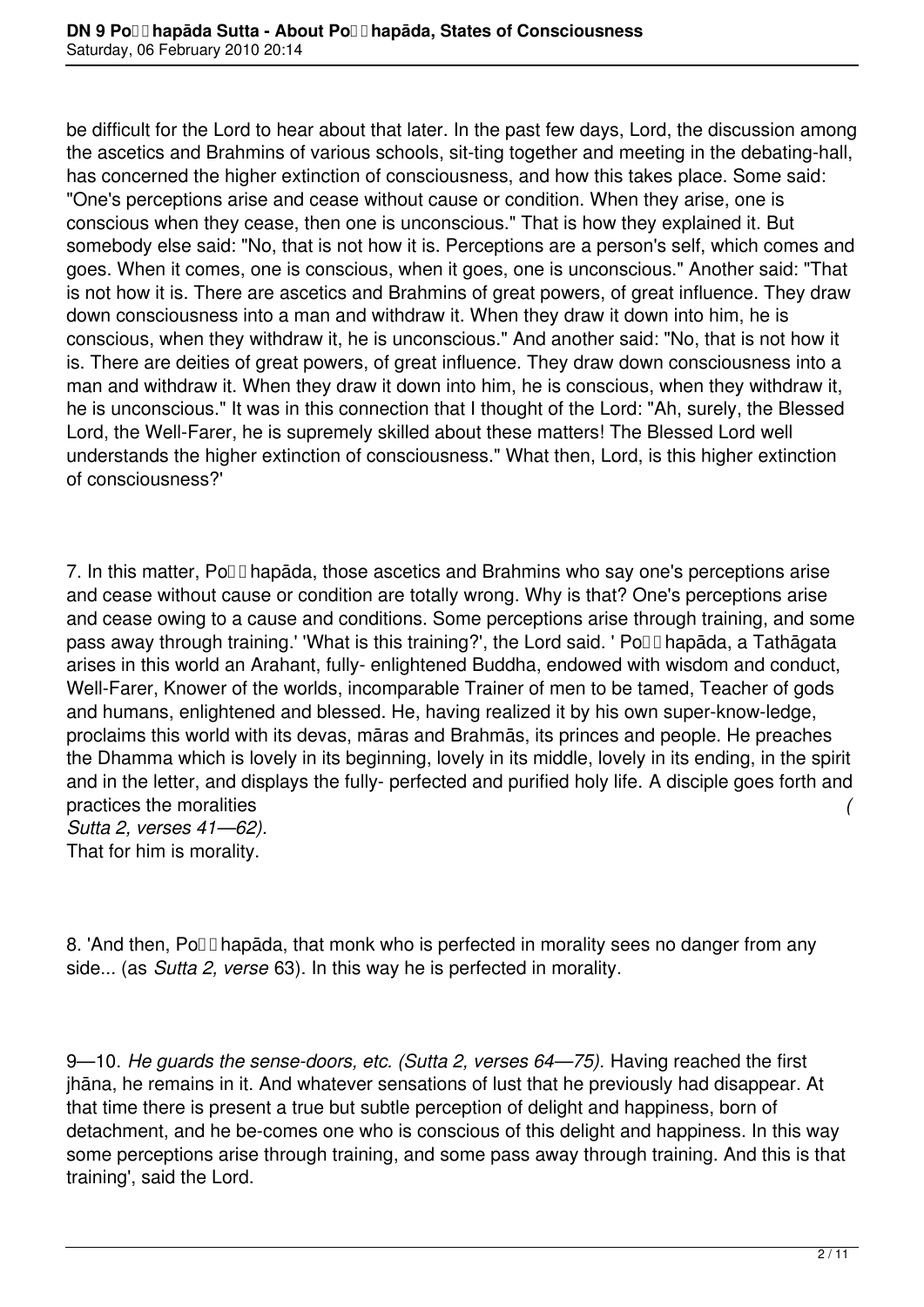11. 'Again, a monk, with the subsiding of thinking and pondering, by gaining inner tranquility and unity of mind, reaches and remains in the second jhāna, which is free from thinking and pondering, born of concentration, filled with delight and happiness. His former true but subtle perception of delight and happiness born of detachment vanishes. At that time there arises a true but subtle perception of delight and happiness born of concentration, and he becomes one who is conscious of this delight and happiness. In this way some perceptions arise through training, and some pass away through training.

12. 'Again, after the fading away of delight he dwells in equanimity, mindful and clearly aware, and he experiences in his body that pleasant feeling of which the Noble Ones say: "Happy dwells the man of equanimity and mindfulness", and he reaches and remains in the third jhāna. His former true but subtle sense of delight and happiness born of concentration vanishes, and there arises at that time a true but subtle sense of equanimity and happiness, and he becomes one who is conscious of this true but subtle sense of equanimity and happiness. In this way some perceptions arise through training, and some pass away through training.

13. 'Again, with the abandonment of pleasure and pain, and with the disappearance of previous joy and grief, he reaches and remains in the fourth jhāna, a state beyond pleasure and pain, purified by equanimity and mindfulness. His former true but subtle sense of equanimity and happiness vanishes and there arises a true but subtle sense of neither happiness nor unhappiness, and he becomes one who is conscious of this true but subtle sense of neither happiness nor unhappiness. In this way some perceptions arise through training; and some pass away through training.

14. 'Again, by passing entirely beyond bodily sensations, by the disappearance of all sense of resistance and by non-attraction to the perception of diversity, seeing that space is infinite, he reaches and remains in the Sphere of Infinite Space. In this way some perceptions arise through training, and some pass away through training.

15. 'Again, by passing entirely beyond the Sphere of Infinite Space, seeing that consciousness is infinite, he reaches and remains in the Sphere of Infinite Consciousness. In this way some perceptions arise through training, and some pass away through training.

16. 'Again, by passing entirely beyond the Sphere of Infinite Consciousness, seeing that there is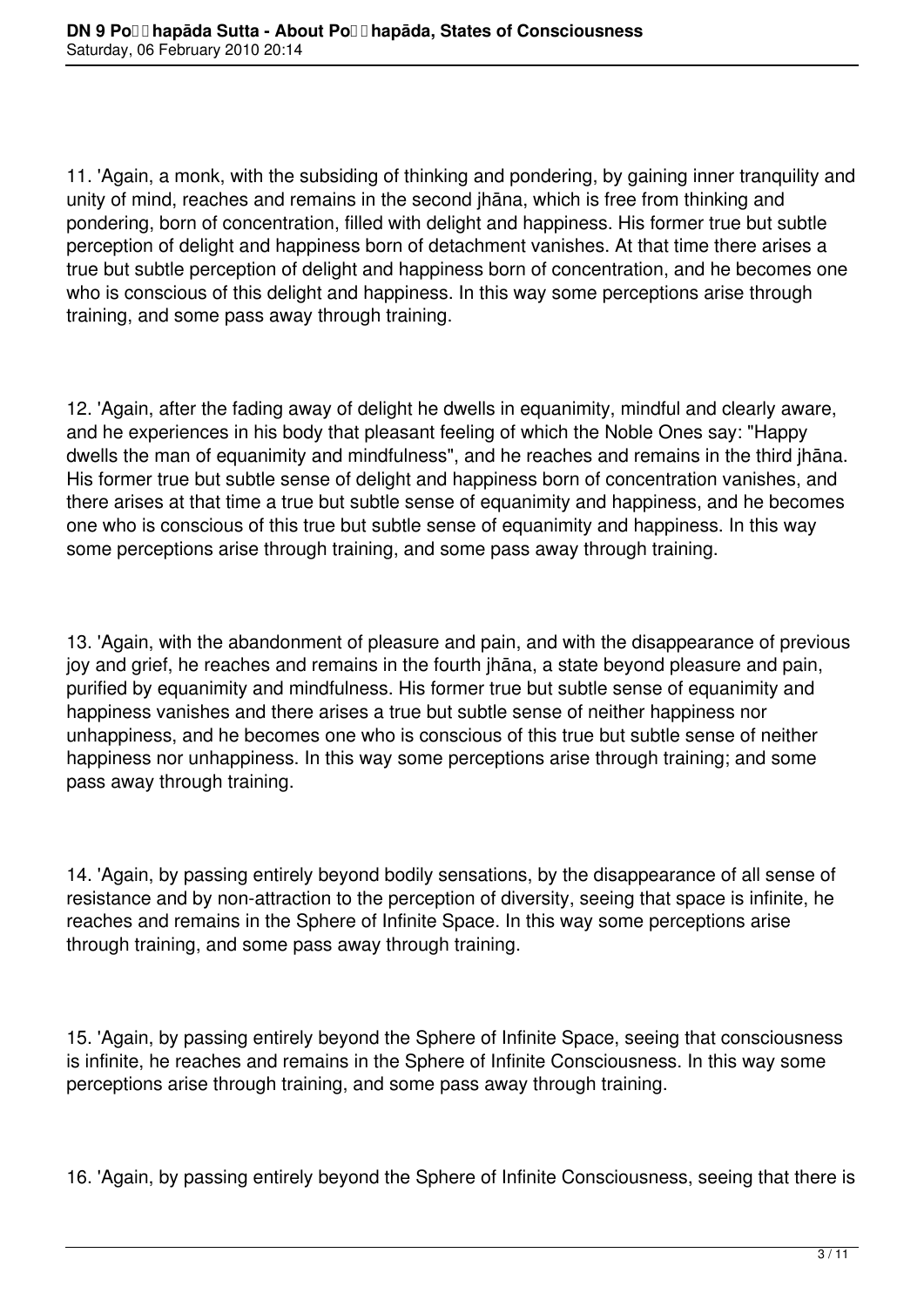no thing, he reaches and remains in the Sphere of No-Thingness, and he becomes one who is conscious of this true but subtle perception of the Sphere of No-Thingness. In this way some perceptions arise through training, and some pass away through training. And this is that training', said the Lord.

17. 'Po $\Box$  hapāda, from the moment when a monk has gained this controlled perception, he proceeds from stage to stage till he reaches the limit of perception. When he has reached the limit of perception it occurs to him: "Mental activity is worse for me, lack of mental activity is better. If I were to think and imagine, these perceptions [that I have attained] would cease, and coarser perceptions would arise in me. Sup-pose I were not to think or imagine?" So he neither thinks nor imagines. And then, in him, just these perceptions arise, but other, coarser perceptions do not arise. He attains cessation. And that, Po<sub>[[]</sub> hapada, is the way in which the cessation of perception is brought about by successive steps.

18. 'What do you think, Po<sub>[[]</sub> hapāda? Have you heard of this before?' 'No, Lord. As I understand it, the Lord has said: "Po<sub>[[]</sub> hapāda, from the moment when a monk has gained this controlled perception, he proceeds from stage to stage until he reaches the limit of perception... He attains cessation... and that is the way in which the cessation of perception is brought about by successive steps." 'That is right, Pollu hapāda.'

19. 'Lord, do you teach that the summit of perception is just one, or that it is many?' 'I teach it as both one and many.' 'Lord, how is it one, and how is it many?' 'According as he attains successively to the cessation of each perception, so I teach the summit of that perception: thus I teach both one summit of perception, and I also teach many.'

20. 'Lord, does perception arise before knowledge, or know-ledge arise before perception, or do both arise simultaneous-ly?' 'Perception arises first, Po<sub>[[]</sub> hapada, then knowledge, and from the arising of perception comes the arising of know-ledge. And one knows: "Thus conditioned, knowledge arises." In this way you can see how perception arises first, and then knowledge, and that from the arising of perception comes the arising of knowledge.'

21. 'Lord, is perception a person's self, or is perception one thing, and self another?' 'Well, Po $\Box$  hapāda, do you postulate a self?' 'Lord, I postulate a gross self, material, composed of the four elements, and feeding on solid food.' 'But with such a gross self, Po<sub>[[]</sub> hapada, perception would be one thing, and the self another. You can see that in this way. Given such a gross self, certain perceptions would arise in a person, and others pass away. In this way you can see that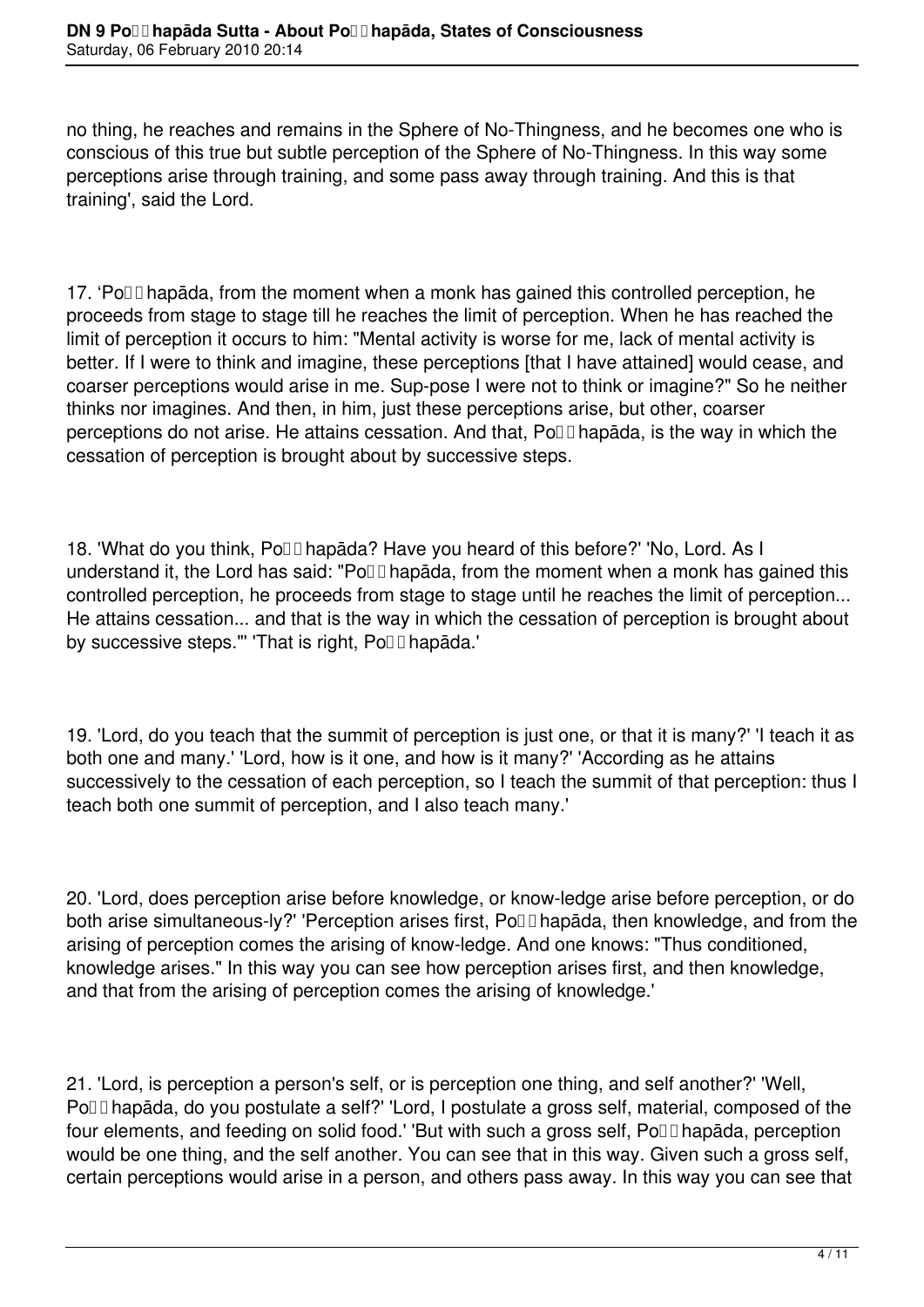perception must be one thing, the self another.'

22. 'Lord, I postulate a mind-made self complete with all its parts, not defective in any sense-organ.' 'But with such a mind-made self, perception would be one thing, and the self another…

23. 'Lord, I assume a formless self, made up of perception.' 'But with such a formless self, perception would be one thing, and self another...'

24. 'But Lord, is it possible for me to know whether perception is a person's self, or whether perception is one thing, and self another?' ' Po<sub>[[]</sub> hapada, it is difficult for one of different views, a different faith, under different influences, with different pursuits and a different training to know whether these are two different things or not.'

25. 'Well, Lord, if this question of self and perceptions is difficult for one like me — tell me: Is the world eternal? Is only this true and the opposite false?' ' Poll hapada, I have not declared that the world is eternal and that the opposite view is false.' 'Well, Lord, is the world not eternal?' 'I have not declared that the world is not eternal...' 'Well, Lord, is the world infinite,...not infinite?...' 'I have not declared that the world is not infinite and that the opposite view is false.'

26. 'Well, Lord, is the soul the same as the body,.. .is the soul one thing and the body another?' 'I have not declared that the soul is one thing and the body another.'

27. 'Well, Lord, does the Tathāgata exist after death? Is only this true and all else false?' 'I have not declared that the Tathāgata exists after death.' 'Well, Lord, does the Tathāgata not exist after death,.. .both exist and not exist after death? .. .neither exist nor not exist after death?' 'I have not declared that the Tathāgata neither exists nor does not exist after death, and that all else is false.'

28. 'But, Lord, why has the Lord not declared these things?' Po<sub>[[]</sub> hapada, that is not conducive to the purpose, not conducive to Dhamma, not the way to embark on the holy life; it does not lead to disenchantment, to dispassion, to cessation, to calm, to higher knowledge, to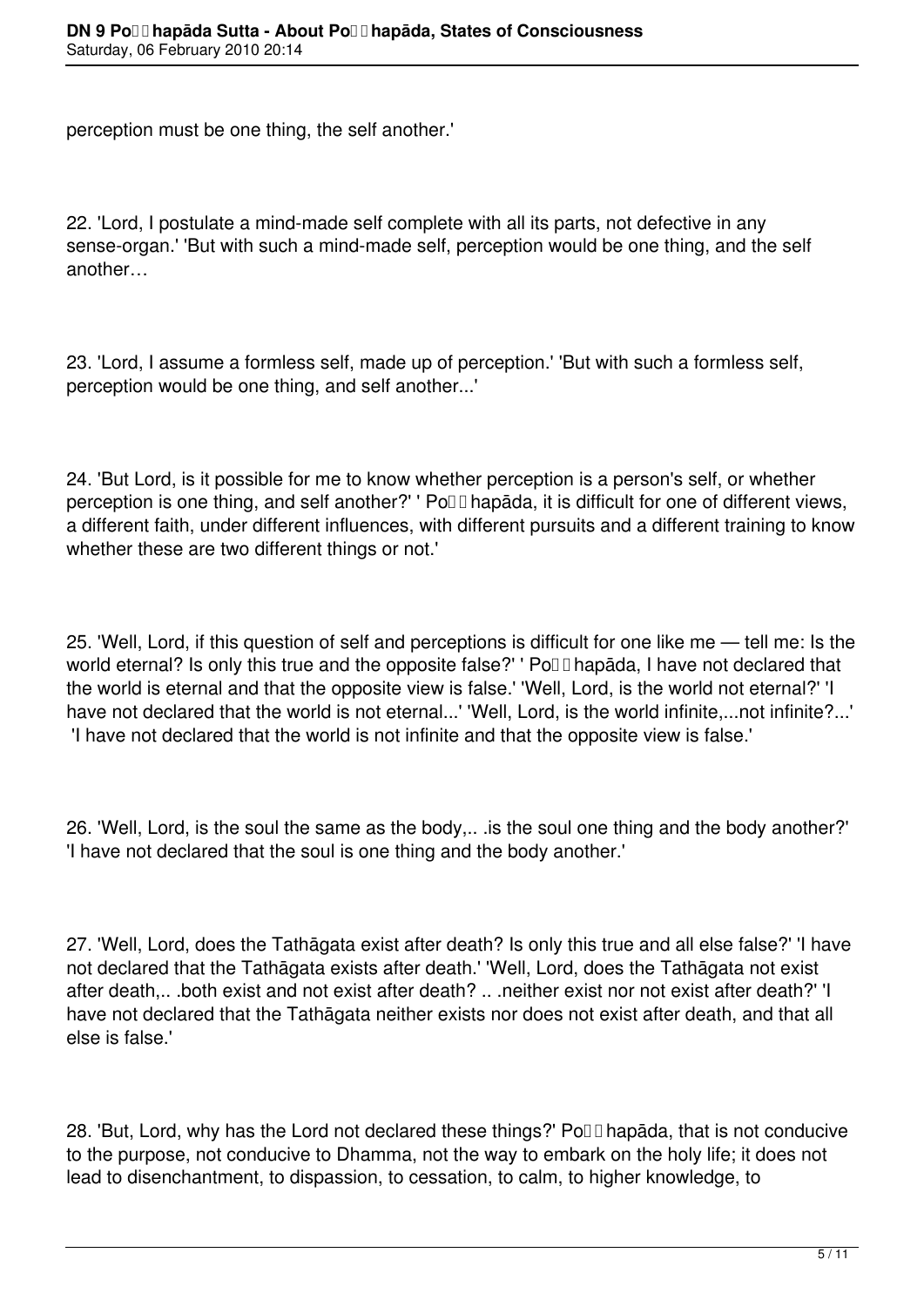enlightenment, to Nibbāna. That is why I have not declared it.'

29. 'But, Lord, what has the Lord declared?' ' Poll hapada, I have declared: "This is suffering, this is the origin of suffering, this is the cessation of suffering, and this is the path leading to the cessation of suffering."'

30. 'But, Lord, why has the Lord declared this?' 'Because, Po<sub>[[]</sub> hapada, this is conducive to the purpose, conducive to Dhamma, the way to embark on the holy life; it leads to disenchantment, to dispassion, to cessation, to calm, to higher knowledge, to enlightenment, to Nibbāna. That is why I have declared it.'

'So it is, Lord, so it is, Well-Farer. And now is the time for the Blessed Lord to do as he sees fit.' Then the Lord rose from his seat and went away.

31. Then the wanderers, as soon as the Lord had left, reproached, sneered and jeered at Po**<b>n** hapāda from all sides, saying: 'Whatever the ascetic Gotama says, Ponn hapāda agrees with him: "So it is, Lord, so it is, Well-Farer!" We don't understand a word of the ascetic Gotama' whole discourse: "Is the world eternal or not? — Is it finite or infinite? — Is the soul the same as the body or different? — Does the Tathāgata exist after death or not, or both, or neither?"'

Poll hapada replied: 'I don't understand either about whether the world is eternal or not.. .or whether the Tathāgata exists after death or not, or both, or neither. But the ascetic Gotama teaches a true and real way of practice which is consonant with Dhamma and grounded in Dhamma. And why should not a man like me express approval of such a true and real practice, so well taught by the ascetic Gotama?'

32. Two or three days later, Citta, the son of the elephant- trainer, went with Po $\Box$  hapada to see the Lord. Citta prostrated himself before the Lord and sat down to one side. Poll hapada exchanged courtesies with the Lord, sat down to one side, and told him what had happened.

 $33.$  ' Po $\Box$  hapāda, all those wanderers are blind and sightless, you alone among them are sighted. Some things I have taught and pointed out, Po<sub>[[]</sub> hapada, as being certain, others as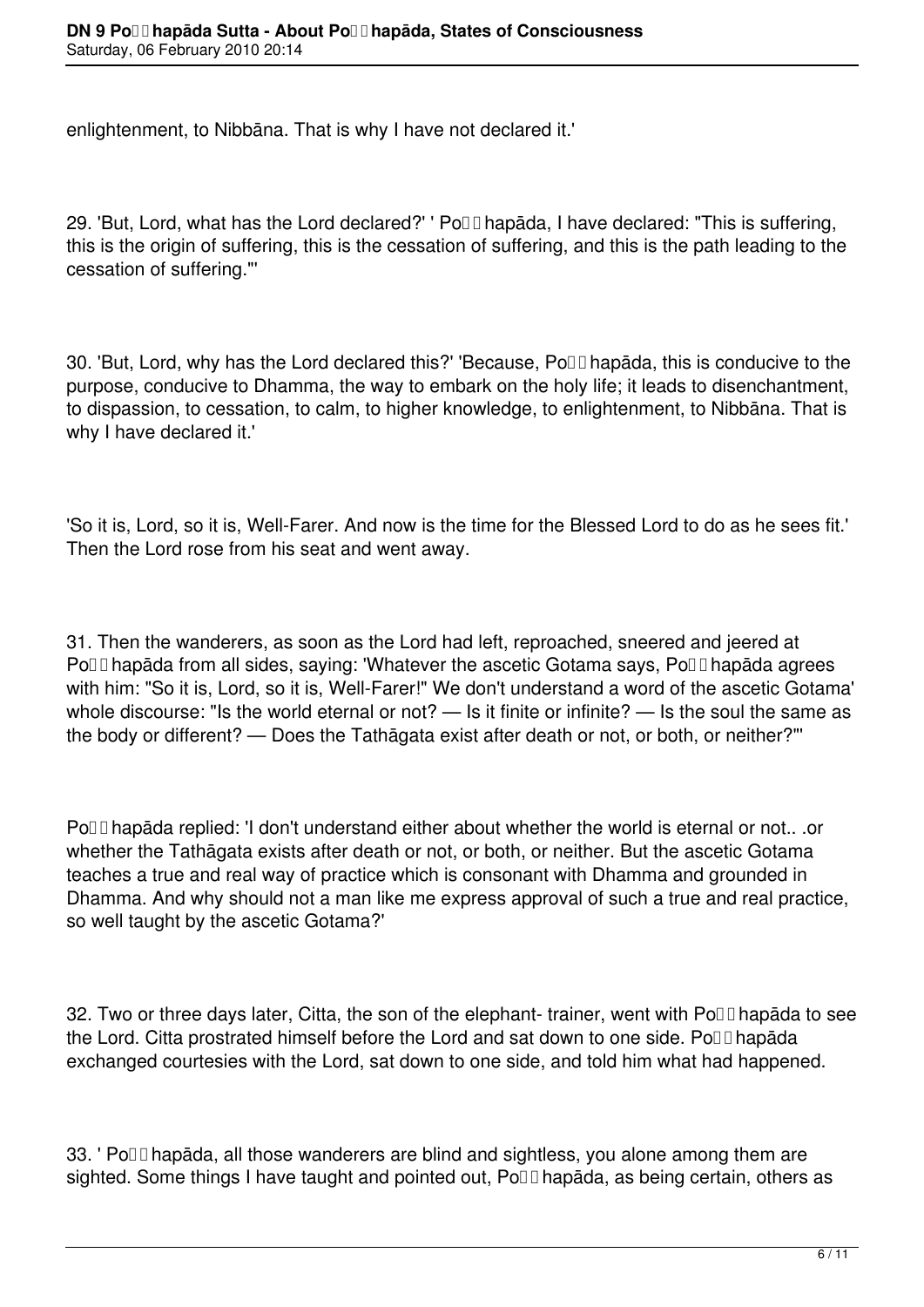being uncertain. Which are the things I have pointed out as uncertain? "The world is eternal" I have declared to be uncertain... "The Tathāgata exists after death..." Why? Because they are not conducive.. .to Nibbāna. That is why I have declared them as uncertain.

'But what things have I pointed out as certain? "This is suffering, this is the origin of suffering, this is the cessation of suffering, this is the path leading to the cessation of suffering." Why? Because they are conducive to the purpose, conducive to Dhamma, the way to embark on the holy life; they lead to disenchantment, to dispassion, to cessation, to calm, to higher knowledge, to enlightenment, to Nibbāna. That is why I have declared them as certain.

34. ' Po<sub>[[]</sub> hapāda, there are some ascetics and Brahmins who declare and believe that after death the self is entirely happy and fee from disease. I approached them and asked if this was indeed what they declared and believed, and they replied: "Yes." Then I said: "Do you, friends, living in the world, know and see it as an entirely happy place?" and they replied: "No." I said: "Have you ever experienced a single night or day, or half a night or day, that was entirely happy?" and they replied: "No." I said: "Do you know a path or a practice whereby an entirely happy world might be brought about?" and they replied: "No." I said: "Have you heard the voices of deities who have been reborn in an entirely happy world, saying: The attainment of an entirely happy world has been well and rightly gained, and we, gentlemen, have been reborn in such a realm'?" and they replied: "No." What do you think, Po<sub>[[]</sub> hapada? Such being the case, does not the talk of those ascetics and Brahmins turn out to be stupid?

35. It is just as if a man were to say: "I am going to seek out and love the most beautiful girl in the country." They might say to him: "Well, as to this most beautiful girl in the country, do you know whether she belongs to the Khattiya, the Brahmin, the merchant or the artisan class?" and he would say:"No." Then they might say: "Well, do you know her name, her clan, whether she is tall or short or of medium height, whether she is dark or light-complexioned or sallow-skinned, or what village or town or city she comes from?" and he would say: "No." And they might say: "Well then, you don't know or see the one you seek for and desire?" and he would say: "No." Does not the talk of that man turn out to be stupid?' 'Certainly, Lord.'

36. 'And so it is with those ascetics and Brahmins who declare and believe that after death the self is entirely happy and free from disease... Does not their talk turn out to be stupid?' 'Certainly, Lord.'

37. 'It is just as if a man were to build a staircase for a palace at a crossroads. People might say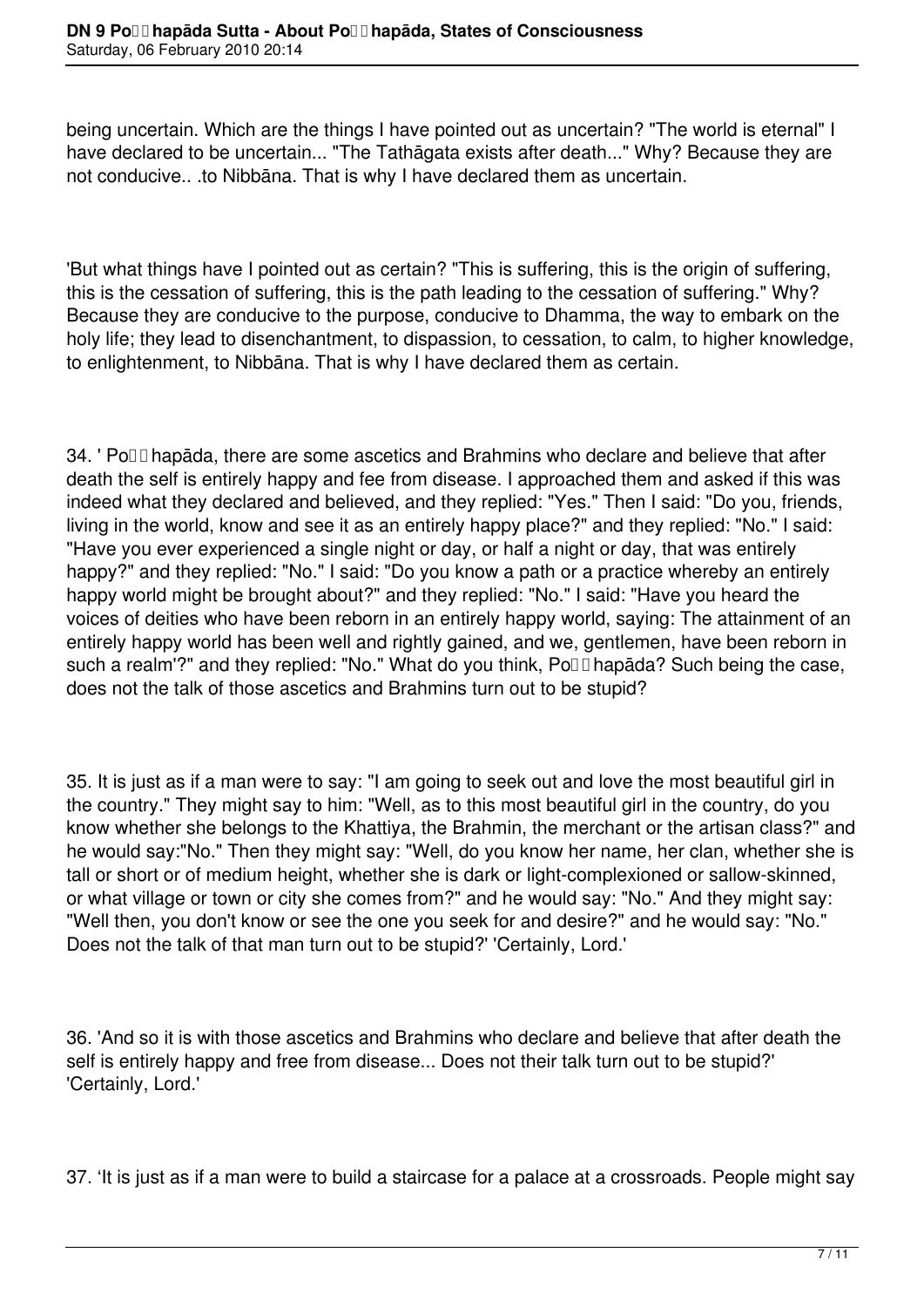to him: "Well now, this staircase for a palace that you are building — do you know whether the palace will face east, or west, or north or south, or whether it will be high, low or of medium height?" and he would say: "No." And they might say: "Well then, you don't know or see what kind of a palace you are building the stair-case for?" and he would say: "No." Don't you think that man's talk would turn out to be stupid?' 'Certainly, Lord.'

*38. (as verse 34)*

39. ' Poll hapada, there are three kinds of "acquired self": the gross acquired self, the mind-made acquired self, the formless acquired self. What is the gross acquired self? It has form, is composed of the four great elements, nourished by material food. What is the mind-made self? It has form, complete with all its parts, not defective in any sense-organ. What is the formless acquired self? It is without form, and made up of perception.

40. 'But I teach a doctrine for getting rid of the gross acquired self, whereby defiling mental states disappear and states tending to purification grow strong, and one gains and remains in the purity and perfection of wisdom here and now, having realized and attained it by one's own super- knowledge. Now, Po**llhapada, you might think: "Perhaps these** defiling mental states might disappear..., and one might still be unhappy." That is not how it should be regarded. If defiling states disappear..., nothing but happiness and delight develops, tranquility, mindfulness and clear awareness — and that is a happy state.

41. 'I also teach a doctrine for getting rid of the mind-made acquired self.. .(as *verse 40).*

42. 'I also teach a doctrine for getting rid of the formless acquired self.. .(as *verse 40).*

43. ' Pollhapada, if others ask us: "What, friend, is this gross acquired self whose abandonment you preach...?" being so asked, we should reply: "This is that gross acquired self for the getting rid of which we teach a doctrine..."

44. 'If others ask us: "What is this mind-made acquired self *...?" (as verse 43).*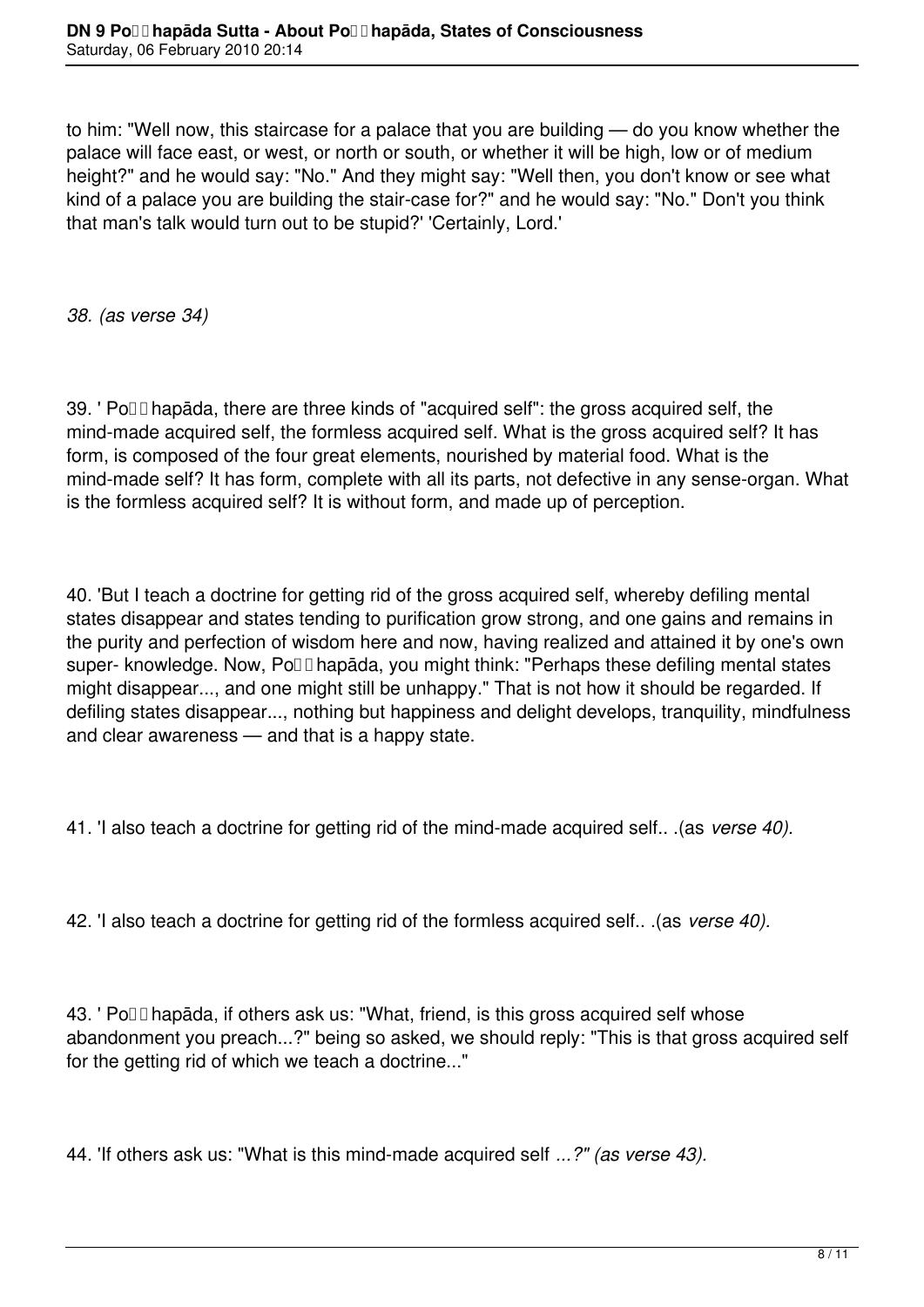45. 'If others ask us: "What is this formless acquired self*...?" (as verse 43).* What do you think, Po $\Box$  hapāda? Does not that statement turn out to be well-founded?' 'Certainly, Lord'

46. 'It is just as if a man were to build a staircase for a palace, which was below that palace. They might say to him: "Well now, this staircase for a palace that you are building, do you know whether the palace will face east or west, or north or south, or whether it will be high, low or of medium height?" and he would say: "This staircase is right under the palace." Don't you think that man's statement would be well-founded?' 'Certainly, Lord.'

47. 'In just the same way, Pollhapada, if others ask us: "What is this gross acquired self...?" "What is this mind- made acquired self...?" "What is this formless acquired self ...?" we reply: "This *is* this [gross, mind-made, formless] acquired self for the getting rid of which we teach a doctrine, whereby defiling mental states disappear and states tending to purification grow strong, and one gains and remains in the purity and perfection of wisdom here and now, having realized and attained it by one's own super-knowledge." Don't you think that statement is well-founded?' 'Certainly, Lord.'

48.At this, Citta, son of the elephant-trainer, said to the Lord: 'Lord, whenever the gross acquired self is present, would it be wrong to assume the existence of the mind-made acquired self, or of the formless acquired self? Does only the gross acquired self truly exist then? And similarly with the mind-made acquired self, and the formless acquired self?'

49. 'Citta, whenever the gross acquired self is present, we do not at that time speak of a mind-made acquired self, we do not speak of a formless acquired self. We speak only of a gross acquired self. Whenever the mind-made acquired self is present, we speak only of a mind-made acquired self, and whenever the formless acquired self is present, we speak only of a formless acquired self.

'Citta, suppose they were to ask you: "Did you exist in the past or didn't you, will you exist in the future or won't you, do you exist now or don't you?" how would you answer?'

'lord, if I were asked such a question, I would say: "I did exist in the past, I did not not exist; I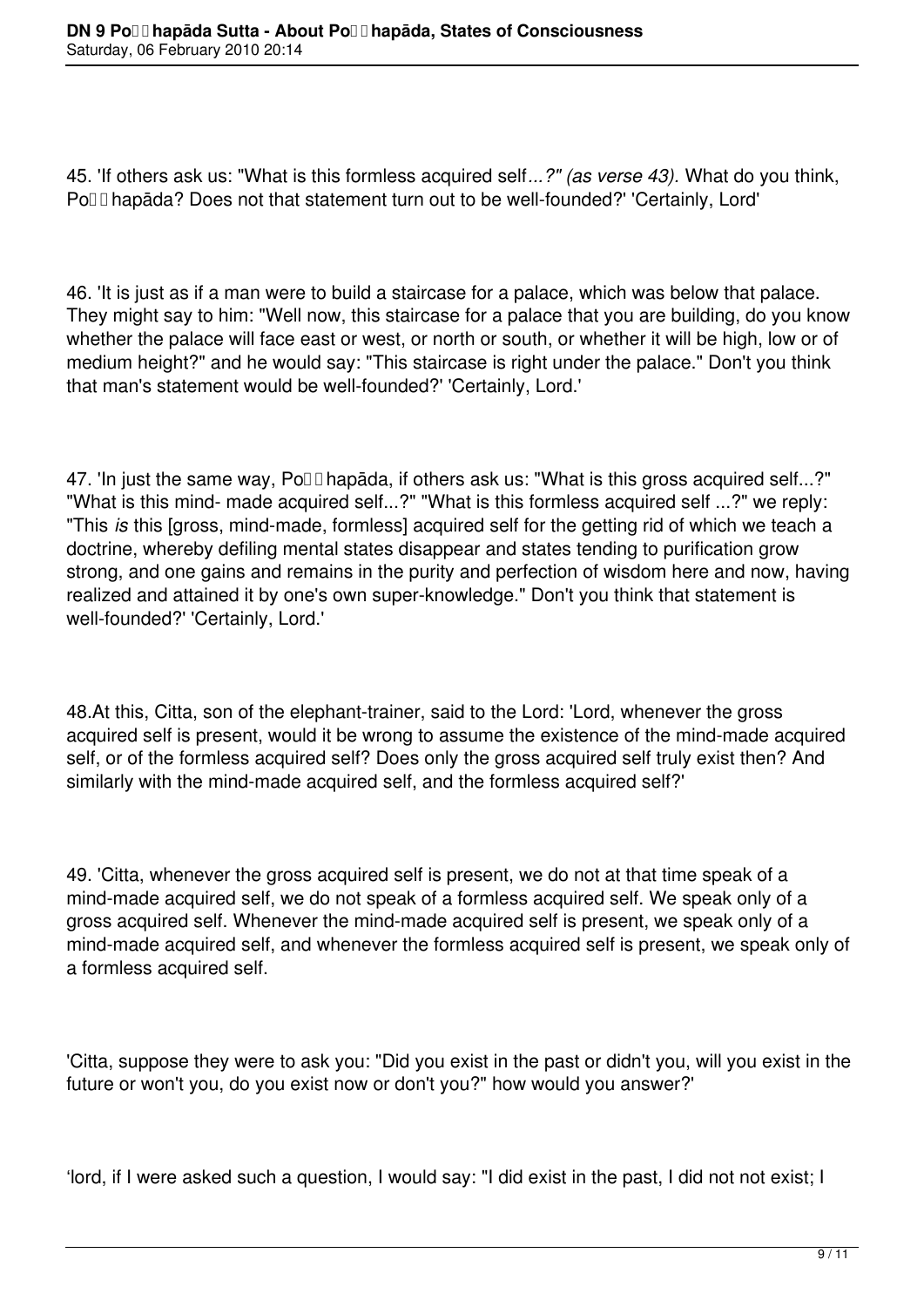shall exist in the future, I shall not not exist; I do exist now, I do not not exist." That, Lord, would be my answer.'

50. 'But, Citta, if they asked: "The past acquired self that you had, is that your only true acquired self, and are the future and present ones false? Or is the one you will have in the future the only true one, and are the past and present ones false? Or is your present acquired self the only true one, and are the past and future ones false?" how would you reply?'

'Lord, if they asked me these things, I would reply: "My past acquired self was at the time my only true one, the future and present ones were false. My future acquired self will then be the only true one, the past and present ones will be false. My present acquired self is now the only true one, the past and future ones are false." That is how I would reply.'

51. 'In just the same way, Citta, whenever the gross acquired self is present, we do not at that time speak of a mind-made acquired self.. .[or] of a formless acquired self.

52. 'In just the same way, Citta, from the cow we get milk, from the milk curds, from the curds butter, from the butter ghee, and from the ghee cream of ghee. And when there is milk we don't speak of curds, of butter, of ghee or of cream of ghee, we speak of milk; when there are curds we don't speak of butter...; when there is cream of ghee.. .we speak of cream of ghee.

53. 'So too, whenever the gross acquired self is present, we do not speak of the mind-made or formless acquired self; whenever the mind-made acquired self is present, we do not speak of the gross or formless acquired self; whenever the formless acquired self is present, we do not speak of the gross acquired self or the mind-made acquired self, we speak of the formless acquired self. But, Citta, these are merely names, expressions, turns of speech, designations in common use in the world, which the Tathāgata uses without misapprehending them.'

And at these words Po<sub>[[]</sub> hapada the wanderer said to the Lord: 'Excellent, Lord, excellent! It is as if someone were to set up what had been knocked down, or to point out the way to one who had got lost, or to bring an oil-lamp into a dark place, so that those with eyes could see what was there. Jug\* so the Blessed Lord has expounded the Dhamma in various ways. Lord, I go for refuge to the Lord, the Dhamma and the Sangha. May the Lord accept me as a lay-follower who has taken refuge in him from this day forth as long as life shall last!'